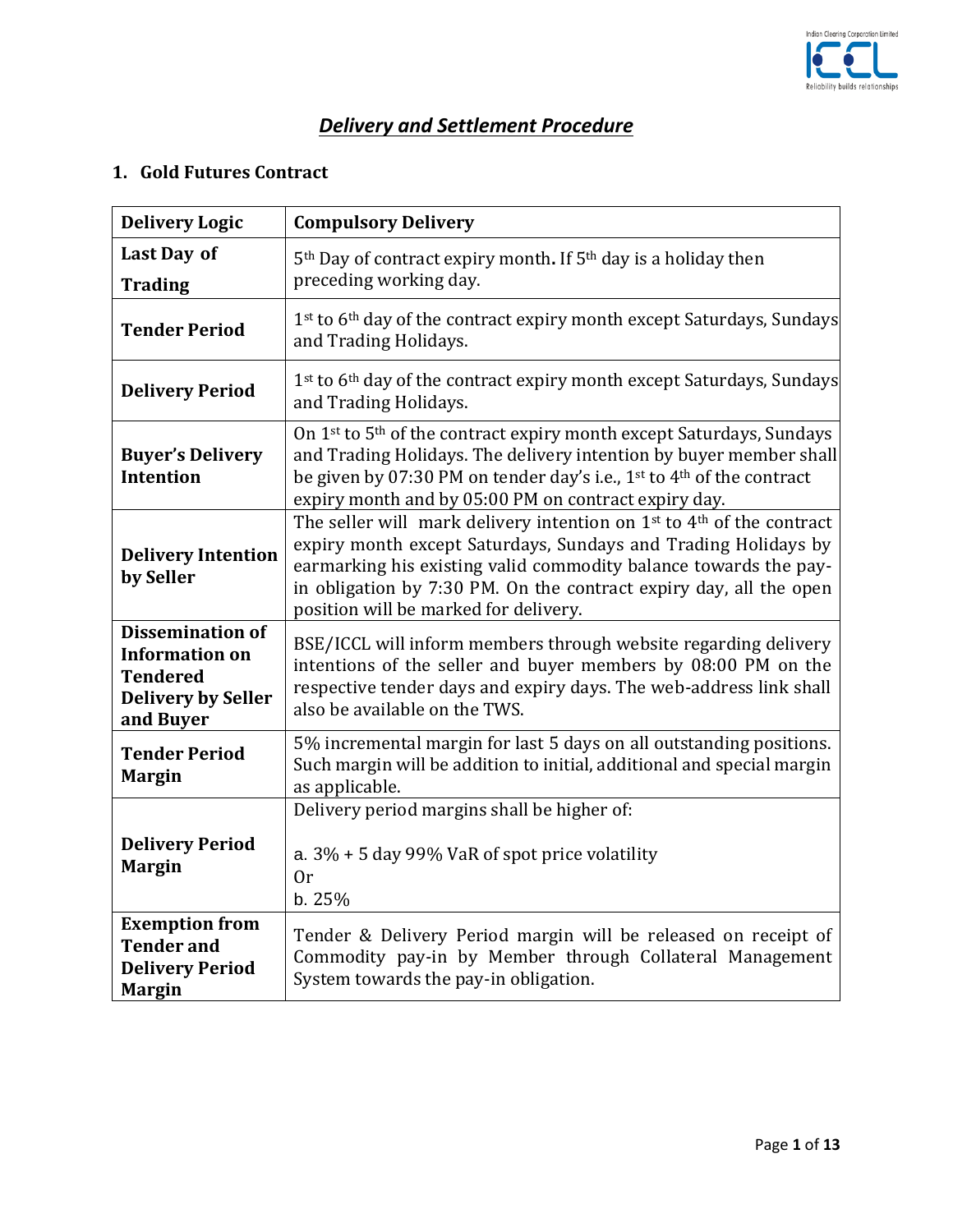

| <b>Delivery Pay-in</b>                  | The seller will have to do the delivery pay-in through Collateral<br>Management System by earmarking his existing valid commodity<br>balance towards the pay-in obligation.<br><b>On Tender Days:</b><br>On any tender days by 7:30 p.m. except Saturdays, Sundays and<br>Trading Holidays. Marking of delivery will be done on the tender<br>days based on the intentions received from the sellers after the<br>trading hours.<br><u>On Expiry:</u><br>On expiry all the open positions shall be marked for delivery. Delivery<br>pay-in will be on E + 1 basis by 11:00 a.m. except Saturdays, Sundays<br>and Trading Holidays.                                                                                                                                                                                                                                                           |
|-----------------------------------------|----------------------------------------------------------------------------------------------------------------------------------------------------------------------------------------------------------------------------------------------------------------------------------------------------------------------------------------------------------------------------------------------------------------------------------------------------------------------------------------------------------------------------------------------------------------------------------------------------------------------------------------------------------------------------------------------------------------------------------------------------------------------------------------------------------------------------------------------------------------------------------------------|
| <b>Funds Pay-in</b>                     | T+1 working day by 11:00 a.m. ("T" stands for tender day)                                                                                                                                                                                                                                                                                                                                                                                                                                                                                                                                                                                                                                                                                                                                                                                                                                    |
| <b>Funds Pay-out</b>                    | $T+1$ working day by 05:00 p.m.                                                                                                                                                                                                                                                                                                                                                                                                                                                                                                                                                                                                                                                                                                                                                                                                                                                              |
| <b>Delivery Pay-out</b>                 | T+1 working day after completion of Funds Pay-in.                                                                                                                                                                                                                                                                                                                                                                                                                                                                                                                                                                                                                                                                                                                                                                                                                                            |
| <b>Mode of</b><br>Communication         | ICCL Collateral Management System.                                                                                                                                                                                                                                                                                                                                                                                                                                                                                                                                                                                                                                                                                                                                                                                                                                                           |
| <b>Allocation of</b><br><b>Delivery</b> | On the respective tender days after the end of the day.                                                                                                                                                                                                                                                                                                                                                                                                                                                                                                                                                                                                                                                                                                                                                                                                                                      |
| <b>Penal Provision</b>                  | <b>Seller Default:</b><br>3% of Settlement Price + replacement cost (difference between<br>settlement price and higher of the last spot prices on the commodity<br>pay-out date and the following day, if the spot price so arrived is<br>higher than Settlement Price, else this component will be zero.)<br>Norms for apportionment of penalty -<br>At least 1.75% of Settlement Price shall be deposited in the<br>Settlement Guarantee Fund (SGF) of the ICCL.<br>" Up to 0.25% of Settlement Price may be retained by the ICCL<br>towards administration expenses.<br>■ 1% of Settlement Price + replacement cost shall go to buyer who<br>was entitled to receive delivery.<br>Over and above the prescribed penalty, ICCL shall take suitable<br>penal/ disciplinary action against any intentional / willful delivery<br>default by seller.<br>Buyer default shall not be permitted. |
| <b>Delivery Order</b><br>Rate (DOR)     | Settlement/closing price on the respective tender days except on<br>expiry date. On expiry date the delivery order rate shall be Final<br>Settlement Price. (FSP)                                                                                                                                                                                                                                                                                                                                                                                                                                                                                                                                                                                                                                                                                                                            |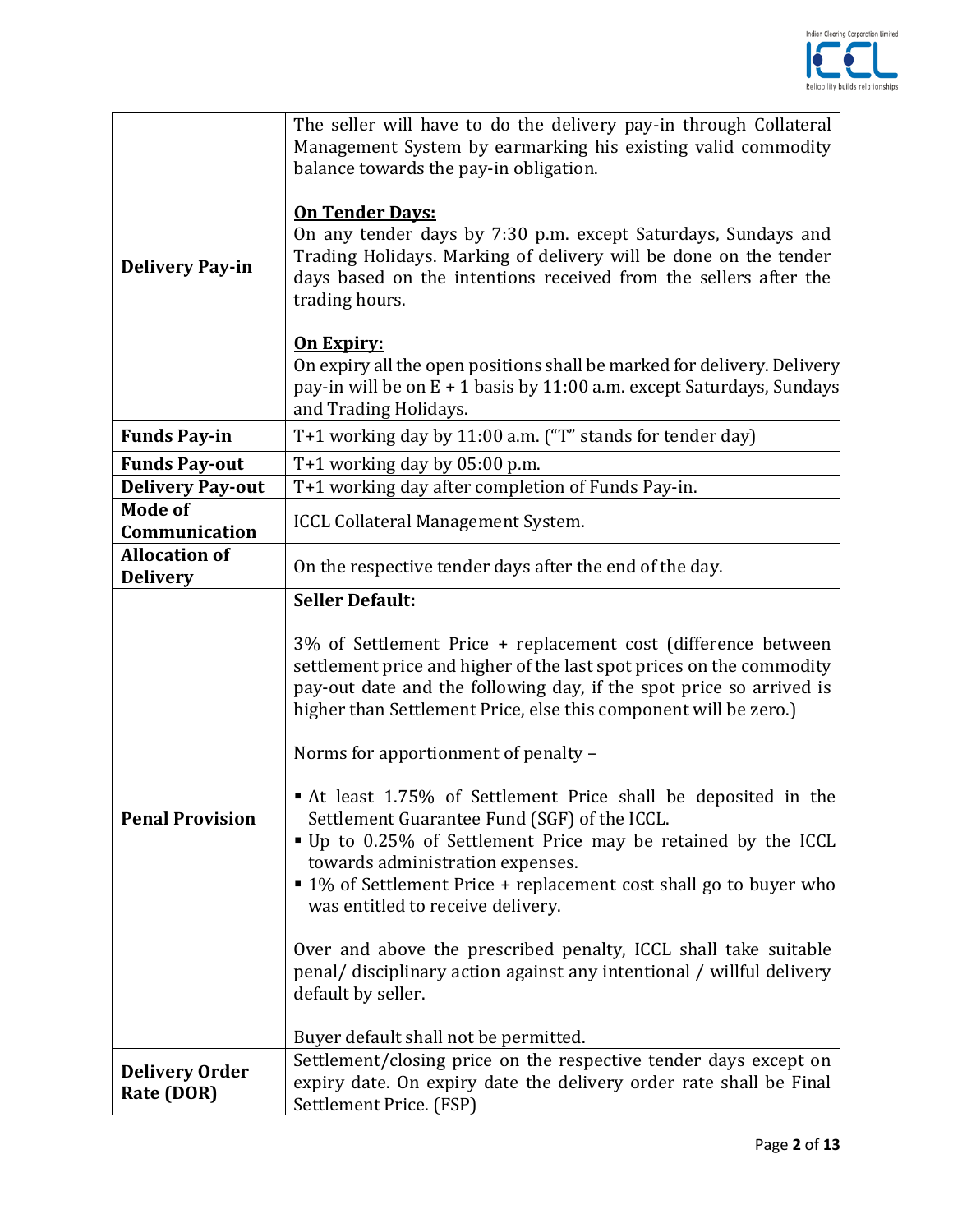

|                  | <b>Buyer's Obligation</b>   Buyer default shall not be permitted         |
|------------------|--------------------------------------------------------------------------|
| Close<br>Out     | of   All outstanding positions on the expiry of contract, not settled by |
| Outstanding      | way of delivery in the aforesaid manner, will be settled as per the      |
| <b>Positions</b> | <b>FSP</b> with penalty as per penal provisions.                         |

| <b>Verification by</b><br>the Buyer at the<br><b>Time of Release</b><br>of Delivery | At the time of taking delivery, the buyer can check his delivery in<br>front of designated vault personnel. If he is satisfied with the<br>quantity and quality of material, then Vault will release the goods. If<br>Buyer is not satisfied with the quality, he can request for assaying by<br>any of the ICCL approved Independent Assayers. If the buyer<br>chooses for assaying, designated vault person will carry the goods to<br>the Assayer's facilities, get it assayed and bring it back to designated<br>vault along with assayer's certificate. The report shall be final and<br>binding on both buyer and seller. In case of variation in quality in the<br>Independent Assayer's report from the original report submitted,<br>the buyer and seller will have to mutually negotiate the final<br>settlement proceeds within 1 working day from receipt of assayer's<br>report. The cost of this assaying as well as cost of transportation<br>from designated vault to assayer's facilities to and fro will be borne<br>by the buyer. The vault charges during such period will be borne by<br>the buyers. If the buyer does not opt for assaying at the time of lifting<br>delivery, then he will not have any further recourse to challenge the<br>quantity or quality subsequently and it will be assumed that he has<br>received the quantity and quality as per the delivery obligation by<br>the seller. |
|-------------------------------------------------------------------------------------|-------------------------------------------------------------------------------------------------------------------------------------------------------------------------------------------------------------------------------------------------------------------------------------------------------------------------------------------------------------------------------------------------------------------------------------------------------------------------------------------------------------------------------------------------------------------------------------------------------------------------------------------------------------------------------------------------------------------------------------------------------------------------------------------------------------------------------------------------------------------------------------------------------------------------------------------------------------------------------------------------------------------------------------------------------------------------------------------------------------------------------------------------------------------------------------------------------------------------------------------------------------------------------------------------------------------------------------------------------------------------------------------------------------------------------|
| <b>Delivery Centre(s)</b>                                                           | Exchange Designated Vault at Ahmedabad.                                                                                                                                                                                                                                                                                                                                                                                                                                                                                                                                                                                                                                                                                                                                                                                                                                                                                                                                                                                                                                                                                                                                                                                                                                                                                                                                                                                       |
| <b>Legal Obligation</b>                                                             | The members will provide appropriate tax forms wherever required<br>as per law and as customary.                                                                                                                                                                                                                                                                                                                                                                                                                                                                                                                                                                                                                                                                                                                                                                                                                                                                                                                                                                                                                                                                                                                                                                                                                                                                                                                              |
| <b>Taxes, Duties, Cess</b><br>and Levies                                            | Ex-Ahmedabad, Inclusive of all taxes / levies relating to import duty,<br>customs to be borne by the Seller; but excluding GST, any other<br>additional tax, Cess, or surcharge as may become due & payable<br>under any law, rules or regulations, applicable from time to time, to<br>be borne by the buyer.                                                                                                                                                                                                                                                                                                                                                                                                                                                                                                                                                                                                                                                                                                                                                                                                                                                                                                                                                                                                                                                                                                                |
| Vault, Insurance                                                                    | To be borne by the seller up to commodity pay-out                                                                                                                                                                                                                                                                                                                                                                                                                                                                                                                                                                                                                                                                                                                                                                                                                                                                                                                                                                                                                                                                                                                                                                                                                                                                                                                                                                             |
| and                                                                                 | date.                                                                                                                                                                                                                                                                                                                                                                                                                                                                                                                                                                                                                                                                                                                                                                                                                                                                                                                                                                                                                                                                                                                                                                                                                                                                                                                                                                                                                         |
| <b>Transportation</b>                                                               | To be borne by the buyer after commodity pay-out                                                                                                                                                                                                                                                                                                                                                                                                                                                                                                                                                                                                                                                                                                                                                                                                                                                                                                                                                                                                                                                                                                                                                                                                                                                                                                                                                                              |
| <b>Charges</b>                                                                      | date.                                                                                                                                                                                                                                                                                                                                                                                                                                                                                                                                                                                                                                                                                                                                                                                                                                                                                                                                                                                                                                                                                                                                                                                                                                                                                                                                                                                                                         |
| <b>Evidence of Stocks</b>                                                           | At the time of issuing Delivery Intention, the Member must satisfy                                                                                                                                                                                                                                                                                                                                                                                                                                                                                                                                                                                                                                                                                                                                                                                                                                                                                                                                                                                                                                                                                                                                                                                                                                                                                                                                                            |
| in Possession                                                                       | the ICCL that he holds stocks of the quantity and quality specified in                                                                                                                                                                                                                                                                                                                                                                                                                                                                                                                                                                                                                                                                                                                                                                                                                                                                                                                                                                                                                                                                                                                                                                                                                                                                                                                                                        |
|                                                                                     | the Delivery Intention at the declared delivery center by giving                                                                                                                                                                                                                                                                                                                                                                                                                                                                                                                                                                                                                                                                                                                                                                                                                                                                                                                                                                                                                                                                                                                                                                                                                                                                                                                                                              |
|                                                                                     | delivery pay-in through Collateral Management System by                                                                                                                                                                                                                                                                                                                                                                                                                                                                                                                                                                                                                                                                                                                                                                                                                                                                                                                                                                                                                                                                                                                                                                                                                                                                                                                                                                       |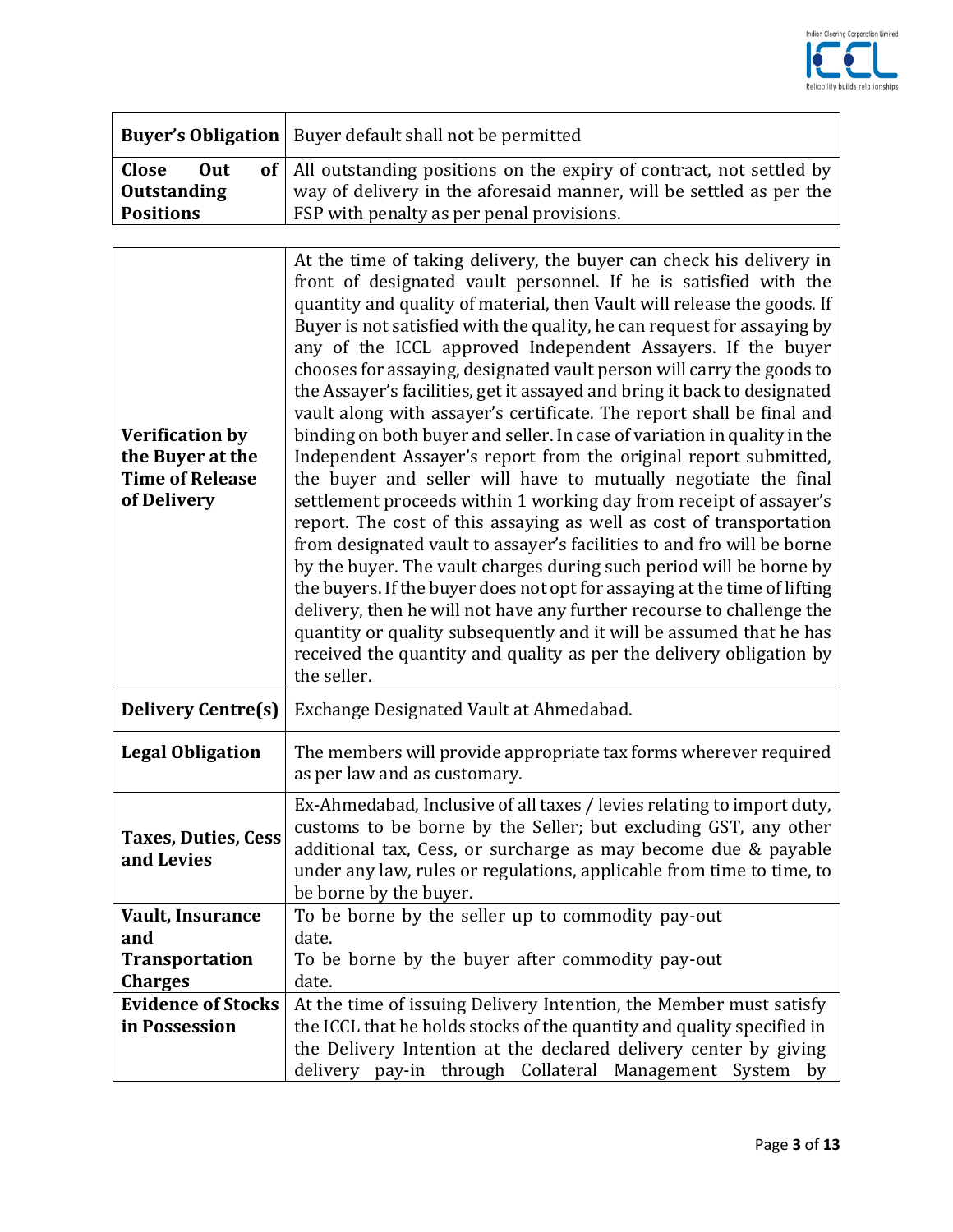

|                                                                 | earmarking existing valid commodity balance in the Collateral<br>Management System towards the pay-in obligation.                                                                                                                                                                                                                                                                                                                                                                                                                                                                                                                                                                                                                                                            |
|-----------------------------------------------------------------|------------------------------------------------------------------------------------------------------------------------------------------------------------------------------------------------------------------------------------------------------------------------------------------------------------------------------------------------------------------------------------------------------------------------------------------------------------------------------------------------------------------------------------------------------------------------------------------------------------------------------------------------------------------------------------------------------------------------------------------------------------------------------|
| <b>Validation Process</b>                                       | On receipt of delivery, the designated vault personnel will do the<br>following validations:<br>a. Whether the person carrying Gold is the designated clearing<br>agent of the member.<br>b. Whether the selling member is the bonafide member of the ICCL<br>c. Whether the quantity being delivered is from ICCL approved<br>refinery.<br>d. Whether the serial numbers of all the bars is mentioned in the<br>packing list provided.<br>e. Whether the individual original assay certificates<br>are<br>accompanied with the Gold Bars<br>Any other validation checks, as they may desire.                                                                                                                                                                                |
| <b>Delivery Process</b>                                         | In case any of the above validation fails, the designated vault will<br>contact the ICCL office and take any further action only as per<br>instructions received from the ICCL in writing. If all validations are<br>through, then the designated vault personnel will put the Gold in the<br>vault. Then the custodian of designated vault will issue appropriate<br>receipt/acknowledgement slip for having received the goods.<br>Designated vault in front of the selling member's clearing agent, will<br>deposit the said metal into their vault.                                                                                                                                                                                                                      |
| Quality<br><b>Adjustment</b>                                    | The price of gold is on the basis of 995 purity. In case a seller delivers<br>999 purity, he would get a premium. In such case, the sale proceeds<br>will be calculated by way of delivery order rate * 999/995.                                                                                                                                                                                                                                                                                                                                                                                                                                                                                                                                                             |
| <b>Procedure of</b><br><b>Taking Delivery</b><br>from the Vault | For the purpose of taking delivery of goods fully or partially, the<br>Member shall raise withdraw request in Collateral Management<br>System authorising a representative on his behalf to take the<br>delivery. Authorize representative will present a withdrawal<br>request letter to vault which shall be given by the member on the<br>letter head The withdrawal request by the Member shall consist of<br>the following details:<br>Name of the authorised representative.<br>a.<br>Name of the Commodity along with quantity.<br>b.<br>Name of the Vault along with the location.<br>c.<br>Signature of the authorised representative.<br>d.<br>Proof of Identity viz. PAN card, Aadhar, Voter ID.<br>е.<br>Photo identity proof duly attested by the Member.<br>f. |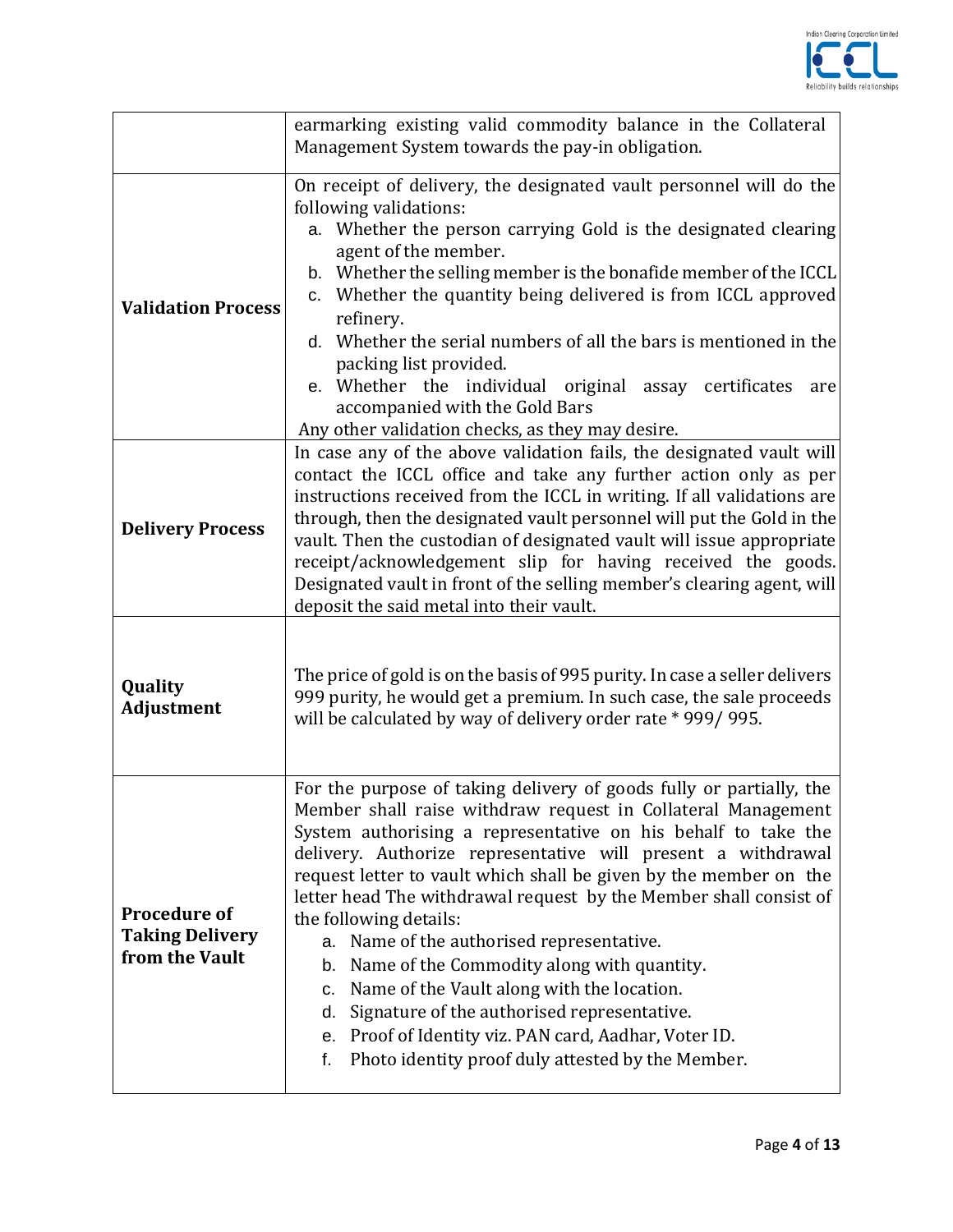

|                                                        | The above-mentioned details are required to be updated in the<br>Collateral Management System. ICCL would send the instruction to<br>the Vault authorities directly for delivery of commodity.<br>Based on the said details, the Vault will issue the requested quantity<br>to the authorised representative who has to present himself<br>personally at the Vault along with the requisite photo identity proof<br>in original.                                                           |
|--------------------------------------------------------|--------------------------------------------------------------------------------------------------------------------------------------------------------------------------------------------------------------------------------------------------------------------------------------------------------------------------------------------------------------------------------------------------------------------------------------------------------------------------------------------|
|                                                        | The Vault officials will, upon final scrutiny/checking of the identity,<br>deliver goods to the representative of the Member. The Vault<br>officials in case of any discrepancy or doubt or any other reason may<br>refuse to issue the goods to the representative under the intimation<br>to the ICCL.                                                                                                                                                                                   |
|                                                        | The delivery given to the representative shall be final & binding to<br>the Member and their constituents at all times.                                                                                                                                                                                                                                                                                                                                                                    |
| <b>Deliverable Grade</b><br>of Underlying<br>Commodity | The selling members tendering delivery will have the option of<br>delivering such grades as per the contract specifications. The buyer<br>has no option to select a particular grade and the delivery offered by<br>the seller and allocation by the ICCL shall be binding on him.                                                                                                                                                                                                         |
| <b>Extension of</b><br><b>Delivery Period</b>          | As per ICCL decision due to a force majeure or otherwise.                                                                                                                                                                                                                                                                                                                                                                                                                                  |
|                                                        | The general provisions of Byelaws, Rules and Regulations of the<br>ICCL and decisions taken by SEBI/ the Board of Directors/ Relevant<br>Authority of the ICCL in respect of matters specified in this document<br>shall form an integral part of this contract. The ICCL or SEBI, as the<br>case may be, may further prescribe additional measures relating to<br>delivery procedures, vaulting, quality certification, margining, and<br>risk management from time to time.              |
| <b>Applicability</b><br>of<br><b>Regulations</b>       | Members and market participants who enter into buy and sell<br>transactions on BSE need to be aware of all the factors that go into<br>the mechanism of trading, clearing & settlement, as well as all<br>provisions of the ICCL's Bye Laws, Rules, Regulations, circulars,<br>directives, notifications of the ICCL as well as of the Regulators,<br>Government and other authorities.                                                                                                    |
|                                                        | It is the sole obligation and responsibility of the Members and<br>market participants to ensure that apart from the approved quality<br>standards stipulated by the BSE/ICCL, the commodity deposited /<br>traded / delivered through the Approved warehouses/Vaults of ICCL<br>is in due compliance with the applicable regulations laid down by<br>authorities like BIS, Orders under Packaging and Labelling etc., as<br>other State/Central laws and authorities issuing such<br>also |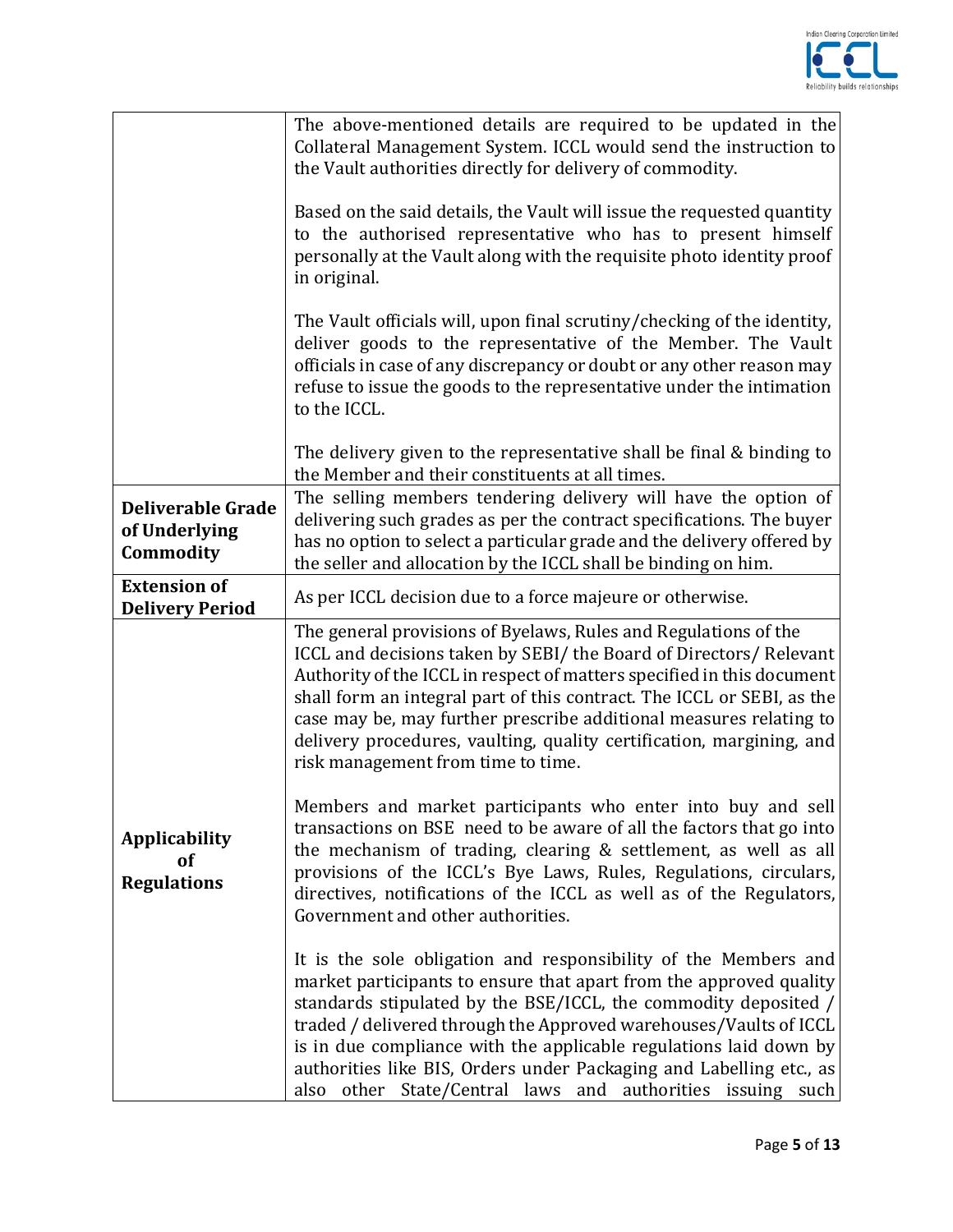

| regulations in this behalf from time to time, including but not limited<br>to compliance of provisions and rates relating to GST, APMC Tax,<br>Mandi Tax, LBT, octroi, stamp duty, etc. as may become due &<br>payable under any law, rules or regulations, applicable from time to<br>time on the underlying commodity of any contract offered for deposit<br>/ trading / delivery and that BSE/ ICCL shall not be responsible or<br>liable on account of any non-compliance thereof.                                                                                                                                                                                                                                                                                                                                                    |
|-------------------------------------------------------------------------------------------------------------------------------------------------------------------------------------------------------------------------------------------------------------------------------------------------------------------------------------------------------------------------------------------------------------------------------------------------------------------------------------------------------------------------------------------------------------------------------------------------------------------------------------------------------------------------------------------------------------------------------------------------------------------------------------------------------------------------------------------|
| All the Sellers giving delivery of goods and all the buyers taking<br>delivery of goods shall have the necessary GST Registration as<br>required under the Goods & Service Tax (GST) Act applicable to the<br>jurisdiction of the delivery centers and obtain other necessary<br>licenses, if any.                                                                                                                                                                                                                                                                                                                                                                                                                                                                                                                                        |
| In respect of all contracts executed by the Members on BSE, it shall<br>be the responsibility of the respective members to pay all applicable<br>statutory fee, stamp duty, taxes and levies in respect of all deliveries<br>as futures contracts directly to the concerned<br>well<br>as<br>Central/State/Local Government Departments and the BSE/ICCL<br>shall not be held liable or accountable or responsible on account of<br>any non-compliance thereof.                                                                                                                                                                                                                                                                                                                                                                           |
| The buyer shall have to lodge their claim against quality and/or<br>quantity of goods/ delivery allocated to them while retaining<br>disputed goods in the designated vault itself (without lifting them<br>out of the vault), if any, within 48 hours from the date of scheduled<br>pay out of the ICCL and failing which, no claim shall be entertained<br>by the ICCL thereafter.                                                                                                                                                                                                                                                                                                                                                                                                                                                      |
| The ICCL is not responsible and shall not be held liable or accountable<br>or responsible for value of the goods/stock of the commodities<br>stored/lying in ICCL designated warehouse/s, vault and which is<br>fully/partially confiscated / seized by any local or statutory or any<br>other authority for any reason whatsoever or for any deterioration in<br>quality of the goods stored due to above reason or which have passed<br>the Final Expiry date and continue to remain in the ICCL accredited<br>warehouse. The decision of the ICCL shall be final and binding to all<br>Members and their constituents in this regard. (The interpretation or<br>clarification given by the ICCL on any terms of this delivery and<br>settlement procedure shall be final and binding on the members and<br>other market participants). |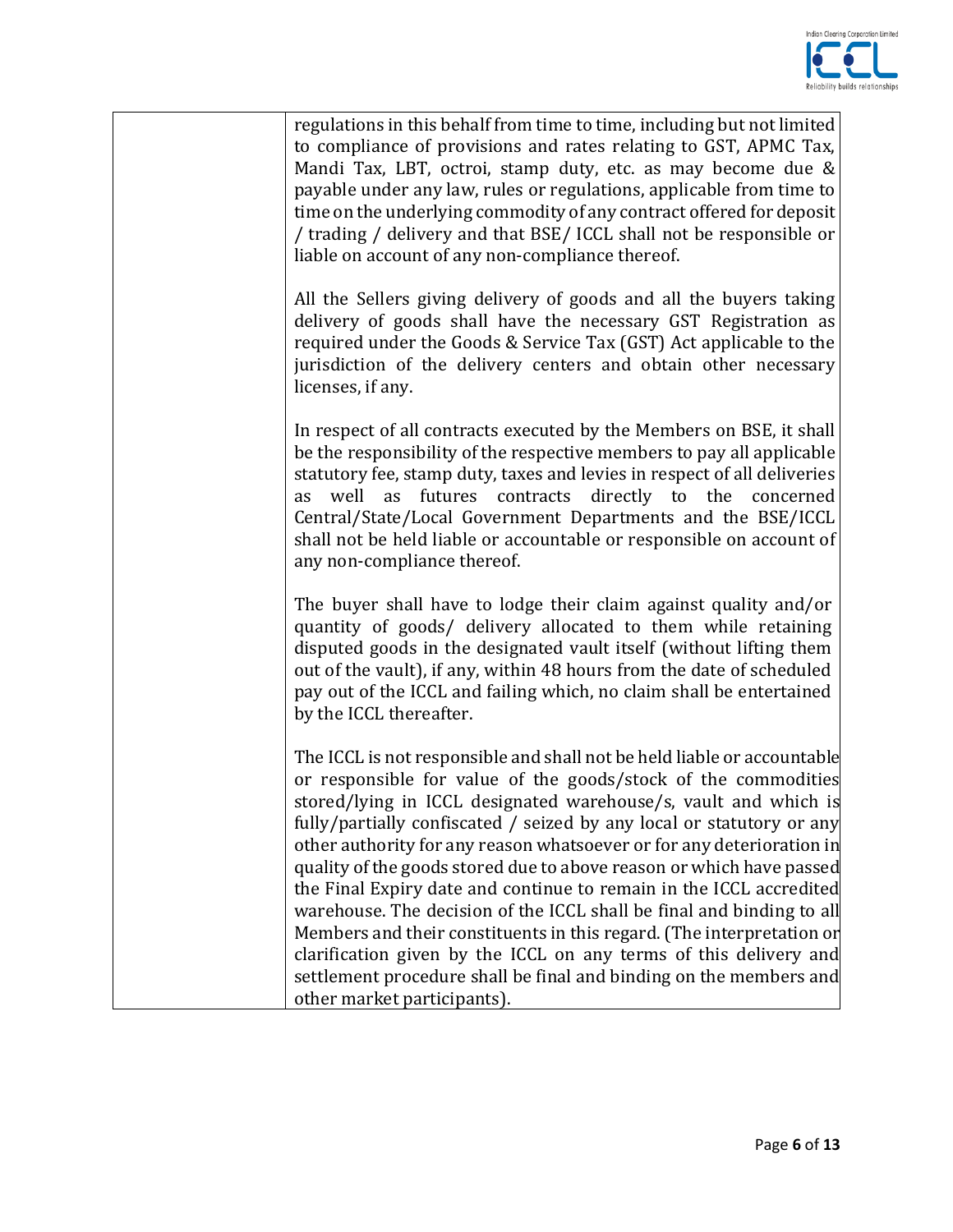

## **2. Silver Futures Contract**

| <b>Delivery Logic</b>                                                                      | <b>Compulsory Delivery</b>                                                                                                                                                                                                                                                                                                    |
|--------------------------------------------------------------------------------------------|-------------------------------------------------------------------------------------------------------------------------------------------------------------------------------------------------------------------------------------------------------------------------------------------------------------------------------|
| <b>Last Day of</b><br><b>Trading</b>                                                       | $5th$ day of the contract expiry month. If $5th$ day is a holiday then<br>preceding working day.                                                                                                                                                                                                                              |
| <b>Tender Period</b>                                                                       | 1 <sup>st</sup> to 6 <sup>th</sup> day of the contract expiry month except Saturdays, Sundays<br>and Trading Holidays.                                                                                                                                                                                                        |
| <b>Delivery Period</b>                                                                     | 1 <sup>st</sup> to 6 <sup>th</sup> day of the contract expiry month except Saturdays, Sundays<br>and Trading Holidays.                                                                                                                                                                                                        |
| <b>Buyer's Delivery</b><br>intention                                                       | On 1st to 5th of the contract expiry month except Saturdays, Sundays and<br>Trading Holidays. The delivery intention by buyer member shall be<br>given by 07:30 PM on tender day's i.e, $1st$ to $4th$ of the contract expiry<br>month and by 05:00 PM on contract expiry day.                                                |
| <b>Delivery</b><br><b>Intention by</b><br><b>Seller</b>                                    | The seller will mark delivery intention on $1st$ to $4th$ of the contract<br>expiry month except Saturdays, Sundays and Trading Holidays by<br>earmarking his existing valid commodity balance towards the pay-in<br>obligation by 7:30 PM. On the contract expiry day, all the open position<br>will be marked for delivery. |
| <b>Dissemination of</b><br>information on<br>tendered<br>delivery and<br>buyer's interest. | BSE/ICCL will inform members through website regarding delivery<br>intentions of the seller and buyer members by 08:00 PM on the<br>respective tender days and expiry days. The web-address link shall<br>also be available on the TWS.                                                                                       |
| <b>Tender Period</b><br><b>Margin</b>                                                      | 5% incremental margin for last 5 days on all outstanding positions.<br>Such margin will be addition to initial, additional and special margin as<br>applicable.                                                                                                                                                               |
| <b>Delivery Period</b><br><b>Margin</b>                                                    | Delivery period margins shall be higher of:<br>a. $3\%$ + 5 day 99% VaR of spot price volatility<br>0r<br>b.25%                                                                                                                                                                                                               |
| <b>Exemption from</b><br><b>Tender and</b><br><b>Delivery Period</b><br><b>Margin</b>      | Tender & Delivery Period margin will be released on receipt of<br>Commodity pay-in by Member through Collateral Management System<br>towards the pay-in obligation.                                                                                                                                                           |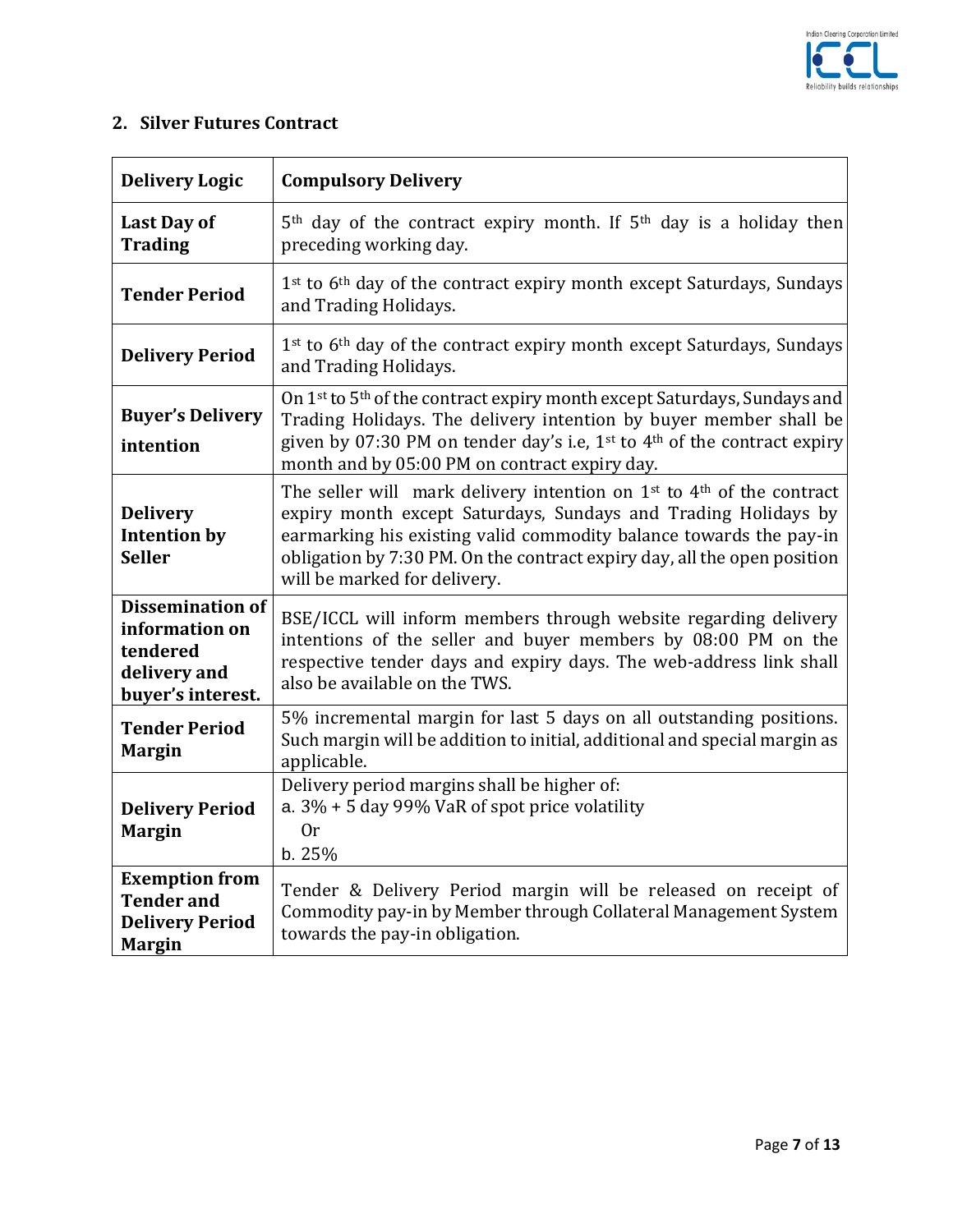

| <b>Delivery Pay-in</b>                  | The seller will have to do the delivery pay-in through Collateral<br>Management System by earmarking his existing valid commodity<br>balance towards the pay-in obligation.<br><b>On Tender Days:</b><br>On any tender days by 7:30 p.m. except Saturdays, Sundays and<br>Trading Holidays. Marking of delivery will be done on the tender days<br>based on the intentions received from the sellers after the trading<br>hours.<br><b>On Expiry:</b><br>On expiry all the open positions shall be marked for delivery. Delivery<br>pay-in will be on $E + 1$ basis by 11:00 am except Saturdays, Sundays<br>and Trading Holidays. |
|-----------------------------------------|------------------------------------------------------------------------------------------------------------------------------------------------------------------------------------------------------------------------------------------------------------------------------------------------------------------------------------------------------------------------------------------------------------------------------------------------------------------------------------------------------------------------------------------------------------------------------------------------------------------------------------|
| <b>Funds Pay-in</b>                     | T+1 working day by 11:00 am (T stands for tender day).                                                                                                                                                                                                                                                                                                                                                                                                                                                                                                                                                                             |
| <b>Funds Pay-out</b>                    | $T+1$ working day by 05:00 pm.                                                                                                                                                                                                                                                                                                                                                                                                                                                                                                                                                                                                     |
| <b>Delivery Pay-out</b>                 | T+1 working day after completion of Funds Pay-in.                                                                                                                                                                                                                                                                                                                                                                                                                                                                                                                                                                                  |
| <b>Mode of</b><br>Communication         | Collateral Management System.                                                                                                                                                                                                                                                                                                                                                                                                                                                                                                                                                                                                      |
| <b>Allocation of</b><br><b>Delivery</b> | On the respective tender days after the end of the day.                                                                                                                                                                                                                                                                                                                                                                                                                                                                                                                                                                            |
|                                         | <b>Seller Default:</b>                                                                                                                                                                                                                                                                                                                                                                                                                                                                                                                                                                                                             |
| <b>Penal Provisions</b>                 | 3% of Settlement Price + replacement cost (difference between<br>settlement price and higher of the last spot prices on the commodity<br>pay-out date and the following day, if the spot price so arrived is higher<br>than Settlement Price, else this component will be zero.)<br>Norms for apportionment of penalty -<br>At least 1.75% of Settlement Price shall be deposited in the Settlement<br>Guarantee Fund (SGF) of the ICCL.<br>■ Up to 0.25% of Settlement Price may be retained by the ICCL towards<br>administration expenses.<br>■ 1% of Settlement Price + replacement cost shall go to buyer who was             |
|                                         | entitled to receive delivery.<br>Over and above the prescribed penalty, ICCL shall take suitable penal/<br>disciplinary action against any intentional / willful delivery default by<br>seller.                                                                                                                                                                                                                                                                                                                                                                                                                                    |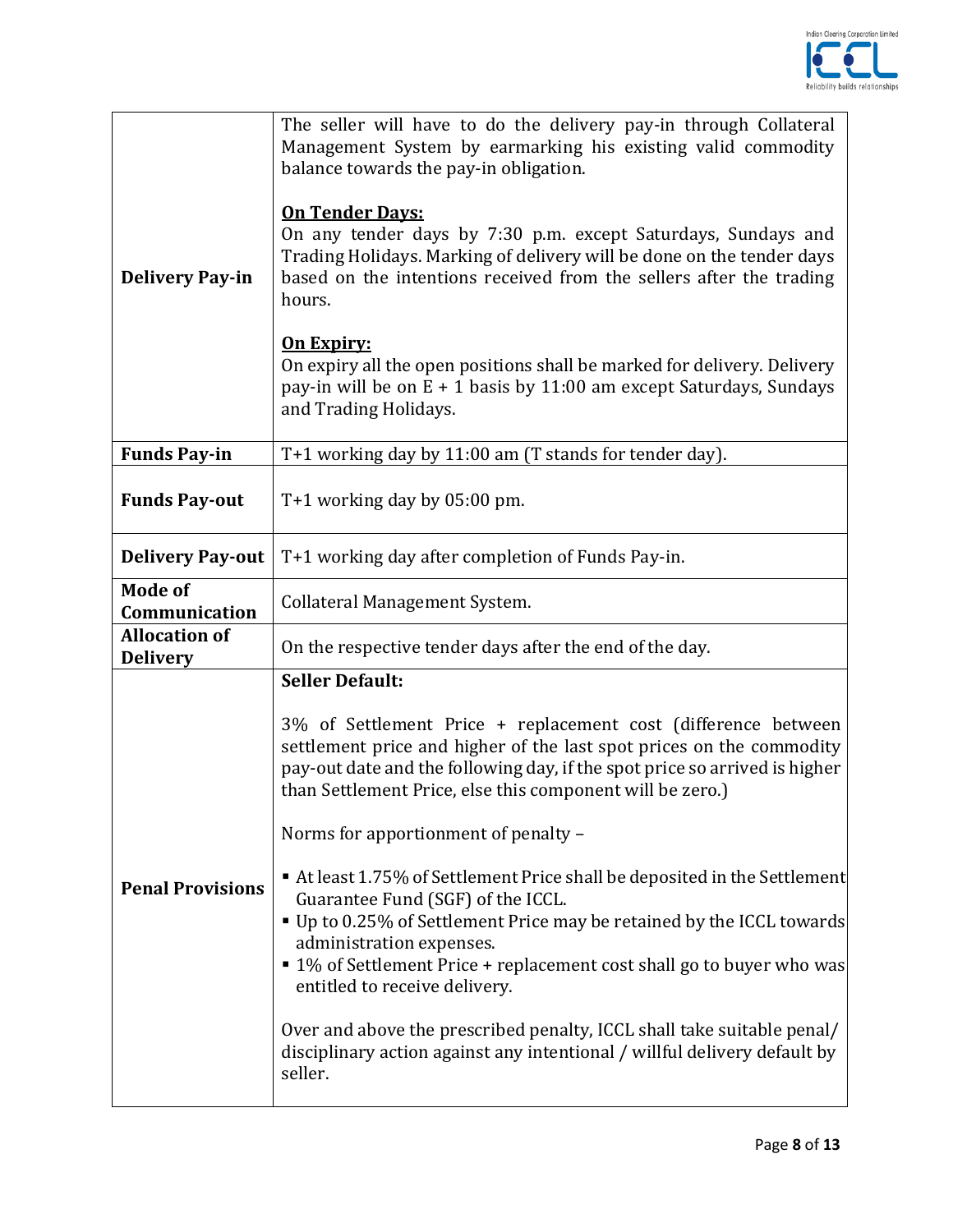

|                                                                              | Buyer default shall not be permitted.                                                                                                                                                                                                                                                                                                                                                                                                                                                                                                                                                                                                                                                                                                                                                                                                                                                                                                                                                                                                                                                                                                                                                                                                                                                                                                                                                                                      |
|------------------------------------------------------------------------------|----------------------------------------------------------------------------------------------------------------------------------------------------------------------------------------------------------------------------------------------------------------------------------------------------------------------------------------------------------------------------------------------------------------------------------------------------------------------------------------------------------------------------------------------------------------------------------------------------------------------------------------------------------------------------------------------------------------------------------------------------------------------------------------------------------------------------------------------------------------------------------------------------------------------------------------------------------------------------------------------------------------------------------------------------------------------------------------------------------------------------------------------------------------------------------------------------------------------------------------------------------------------------------------------------------------------------------------------------------------------------------------------------------------------------|
| <b>Delivery Order</b><br>Rate (DOR)                                          | Settlement/closing price on the respective tender days except on<br>expiry date. On expiry date the delivery order rate shall be Final<br>Settlement Price (FSP).                                                                                                                                                                                                                                                                                                                                                                                                                                                                                                                                                                                                                                                                                                                                                                                                                                                                                                                                                                                                                                                                                                                                                                                                                                                          |
| <b>Buyer's</b><br>obligation                                                 | Buyer default shall not be permitted.                                                                                                                                                                                                                                                                                                                                                                                                                                                                                                                                                                                                                                                                                                                                                                                                                                                                                                                                                                                                                                                                                                                                                                                                                                                                                                                                                                                      |
| Close out of<br>outstanding<br>positions                                     | All outstanding positions on the expiry of contract not settled by way<br>of delivery in the aforesaid manner, will be settled as per the FSP with<br>penalty as per penal provisions.                                                                                                                                                                                                                                                                                                                                                                                                                                                                                                                                                                                                                                                                                                                                                                                                                                                                                                                                                                                                                                                                                                                                                                                                                                     |
| <b>Verification by</b><br>the buyer at the<br>time of release<br>of Delivery | At the time of taking delivery, the buyer can check his delivery in front<br>of designated vault personnel. If he is satisfied with the quantity and<br>quality of material, then Vault will release the goods. If Buyer is not<br>satisfied with the quality, he can request for assaying by any of the ICCL<br>approved Independent Assayers. If the buyer chooses for assaying,<br>designated vault person will carry the goods to the Assayer's facilities,<br>get it assayed and bring it back to designated vault along with assayer's<br>certificate. The report shall be final and binding on both buyer and<br>seller. In case of variation in quality in the Independent Assayer's<br>report from the original report submitted, the buyer and seller will<br>have to mutually negotiate the final settlement proceeds within 1<br>working day from receipt of assayer's report. The cost of this assaying<br>as well as cost of transportation from designated vault to assayer's<br>facilities to and fro will be borne by the buyer. The vault charges during<br>such period will be borne by the buyers. If the buyer does not opt for<br>assaying at the time of lifting delivery, then he will not have any further<br>recourse to challenge the quantity or quality subsequently and it will<br>be assumed that he has received the quantity and quality as per the<br>delivery obligation by the seller. |
| <b>Delivery Centers</b>                                                      | Exchange Designated Vault at Ahmedabad.                                                                                                                                                                                                                                                                                                                                                                                                                                                                                                                                                                                                                                                                                                                                                                                                                                                                                                                                                                                                                                                                                                                                                                                                                                                                                                                                                                                    |
| <b>Legal obligation</b>                                                      | The members will provide appropriate tax forms wherever required<br>as per law and as customary.                                                                                                                                                                                                                                                                                                                                                                                                                                                                                                                                                                                                                                                                                                                                                                                                                                                                                                                                                                                                                                                                                                                                                                                                                                                                                                                           |
| Taxes, Duties,<br><b>Cess and Levies</b>                                     | Ex-Ahmedabad, Inclusive of all taxes / levies relating to import duty,<br>customs to be borne by the Seller; but excluding GST, any other<br>additional tax, Cess, or surcharge as may become due & payable under<br>any law, rules or regulations, applicable from time to time, to be borne<br>by the buyer.                                                                                                                                                                                                                                                                                                                                                                                                                                                                                                                                                                                                                                                                                                                                                                                                                                                                                                                                                                                                                                                                                                             |
| <b>Vault, Insurance</b><br>and<br><b>Transportation</b><br>charges.          | To be borne by the seller upto Funds Pay-out date.<br>To be borne by the buyer after Funds Pay-out date.                                                                                                                                                                                                                                                                                                                                                                                                                                                                                                                                                                                                                                                                                                                                                                                                                                                                                                                                                                                                                                                                                                                                                                                                                                                                                                                   |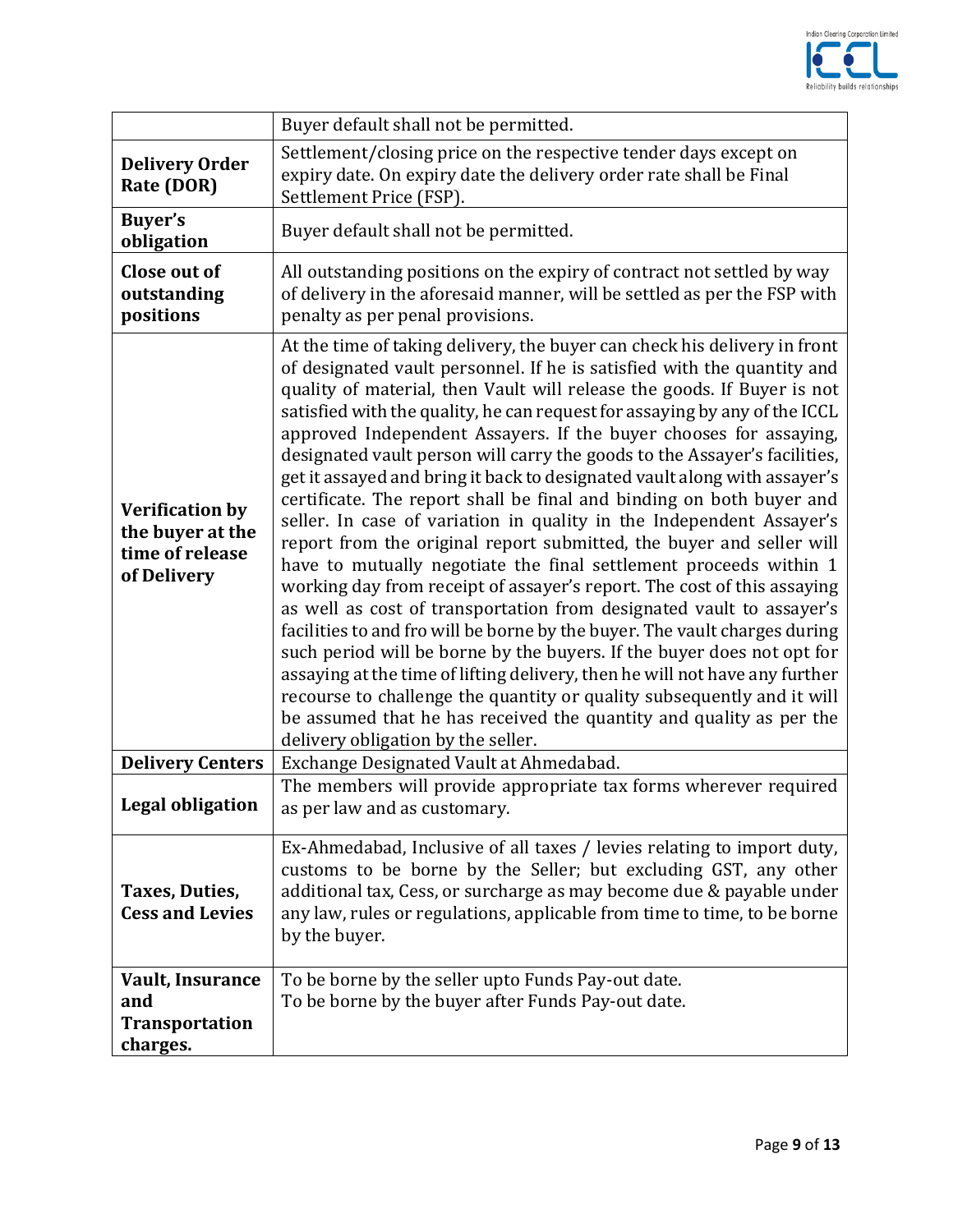

| <b>Evidence of</b>      | At the time of issuing Delivery Intention, the Member must satisfy the                   |
|-------------------------|------------------------------------------------------------------------------------------|
| <b>Stocks</b> in        | ICCL that he holds stocks of the quantity and quality specified in the                   |
| <b>Possession</b>       | Delivery Intention at the declared delivery center by giving delivery                    |
|                         | pay-in through Collateral Management System by earmarking existing                       |
|                         | valid commodity balance in the Collateral Management System towards                      |
|                         | the pay-in obligation.                                                                   |
|                         | On receipt of delivery, the designated vault personnel will do the                       |
|                         | following validations:                                                                   |
|                         | a. Whether the person carrying Silver is the designated clearing<br>agent of the member. |
|                         | b. Whether the selling member is the bonafide member of the ICCL.                        |
| <b>Validation</b>       | c. Whether the quantity being delivered is from ICCL approved                            |
| <b>Process</b>          | refinery.                                                                                |
|                         | d. Whether the serial numbers of all the bars is mentioned in the                        |
|                         | packing list provided.                                                                   |
|                         |                                                                                          |
|                         | Any other validation checks, as they may desire.                                         |
|                         | In case any of the above validation fails, the designated vault will                     |
|                         | contact the ICCL office and take any further action, only as per                         |
|                         | instructions received from the ICCL in writing. If all validations are                   |
| <b>Delivery Process</b> | through, then the designated vault personnel will put the Silver in the                  |
|                         | vault. Then the custodian of designated vault will issue appropriate                     |
|                         | receipt/acknowledgement slip for having received the goods.                              |
|                         | Designated Vault in front of the selling member's clearing agent will                    |
|                         | deposit the said metal into their vault.                                                 |
| Quality                 | The price of Silver is on the basis of 999 purity. If the quality                        |
| adjustment              | is less than 999, it is rejected.                                                        |
| Quantity                | The tolerance limit will be $+/-3$ kg. The weight of Silver bar must be                  |
| adjustment              | between 27 kg to 33 kg.                                                                  |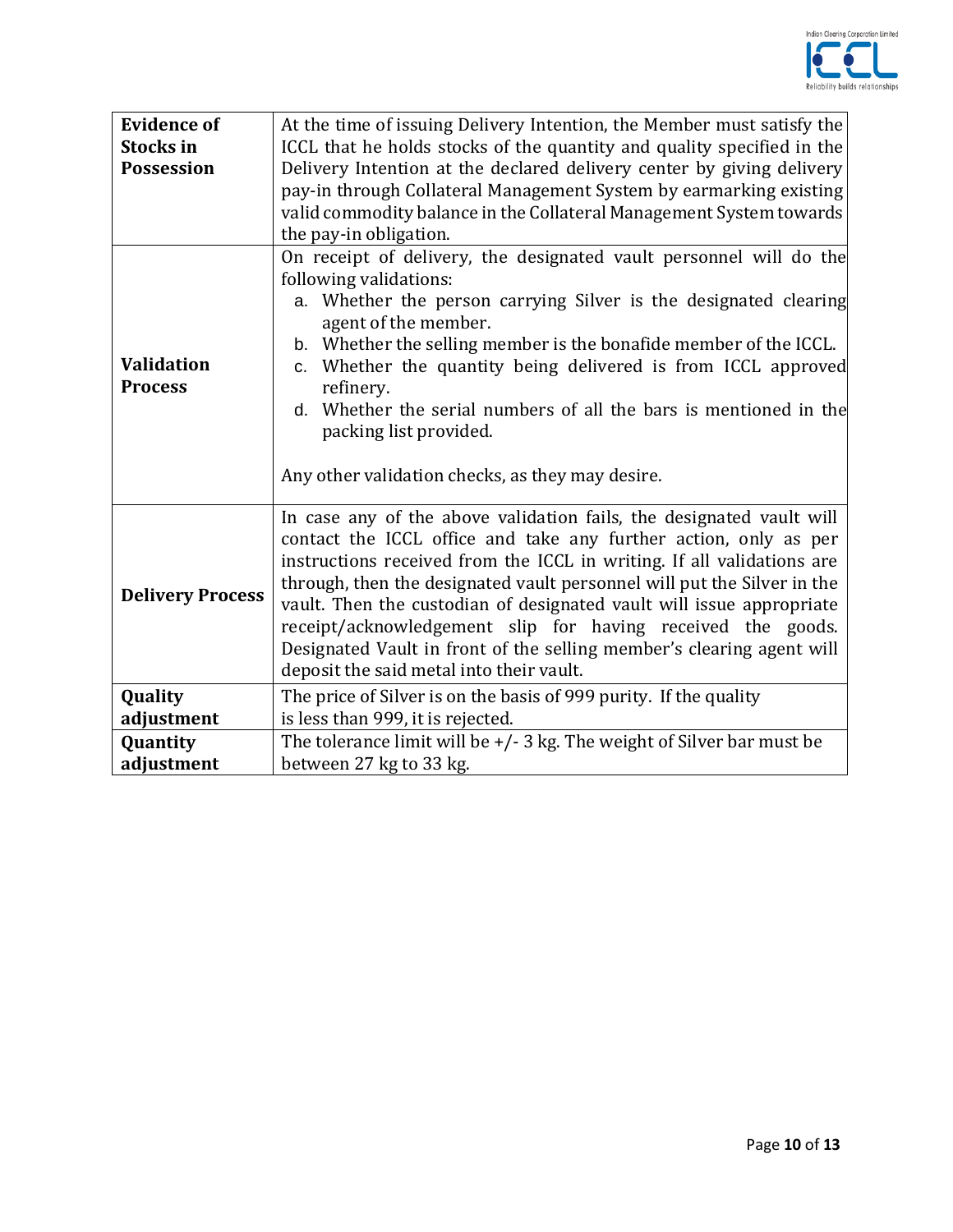

| <b>Procedure of</b><br>taking the<br>delivery from<br>the Vault | For the purpose of taking delivery of goods fully or partially, the<br>Member shall raise withdrawal request in Collateral Management<br>System authorizing a representative on his behalf to take the delivery.<br>Authorize representative present a withdrawal request letter to vault<br>which shall be given by the member on the letter head The withdrawal<br>request by the Member shall consist of the following details:<br>a. Name of the authorised representative.<br>b. Name of the Commodity along with quantity.<br>c. Name of the Vault along with the location.<br>Signature of the authorised representative.<br>d.<br>e. Proof of Identity viz. PAN card, Aadhar, Voter ID.<br>Photo identity proof duly attested by the Member.<br>f.<br>The above-mentioned details are required to be updated in the<br>Collateral Management System. ICCL would send the instruction to the<br>Vault authorities directly for delivery of commodity.<br>Based on the said details, the Vault will issue the requested quantity to<br>the authorised representative who has to present himself personally at<br>the Vault along with the requisite photo identity proof in original.<br>The Vault officials will, upon final scrutiny/checking of the identity,<br>deliver goods to the representative of the Member. The Vault officials<br>in case of any discrepancy or doubt or any other reason may refuse to<br>issue the goods to the representative under the intimation to the ICCL.<br>The delivery given to the representative shall be final & binding to the<br>Member and their constituents at all times. |
|-----------------------------------------------------------------|---------------------------------------------------------------------------------------------------------------------------------------------------------------------------------------------------------------------------------------------------------------------------------------------------------------------------------------------------------------------------------------------------------------------------------------------------------------------------------------------------------------------------------------------------------------------------------------------------------------------------------------------------------------------------------------------------------------------------------------------------------------------------------------------------------------------------------------------------------------------------------------------------------------------------------------------------------------------------------------------------------------------------------------------------------------------------------------------------------------------------------------------------------------------------------------------------------------------------------------------------------------------------------------------------------------------------------------------------------------------------------------------------------------------------------------------------------------------------------------------------------------------------------------------------------------------------------------------------------------------------------|
| <b>Extension of</b><br><b>Delivery Period</b>                   | As per ICCL decision due to a force majeure or otherwise.                                                                                                                                                                                                                                                                                                                                                                                                                                                                                                                                                                                                                                                                                                                                                                                                                                                                                                                                                                                                                                                                                                                                                                                                                                                                                                                                                                                                                                                                                                                                                                       |
| Applicability of<br><b>Regulations</b>                          | The general provisions of Byelaws, Rules and Regulations of the<br>ICCL and decisions taken by SEBI/ the Board of Directors/ Relevant<br>Authority of the ICCL in respect of matters specified in this document<br>shall form an integral part of this contract. The ICCL or SEBI, as the<br>case may be, may further prescribe additional measures relating to<br>delivery procedures, vaulting, quality certification, margining, and risk<br>management from time to time.<br>Members and market participants who enter into buy and sell<br>transactions on BSE need to be aware of all the factors that go into the<br>mechanism of trading, clearing & settlement, as well as all provisions<br>of the ICCL's Bye Laws, Rules, Regulations, circulars, directives,<br>notifications of the ICCL as well as of the Regulators, Government and<br>other authorities.                                                                                                                                                                                                                                                                                                                                                                                                                                                                                                                                                                                                                                                                                                                                                        |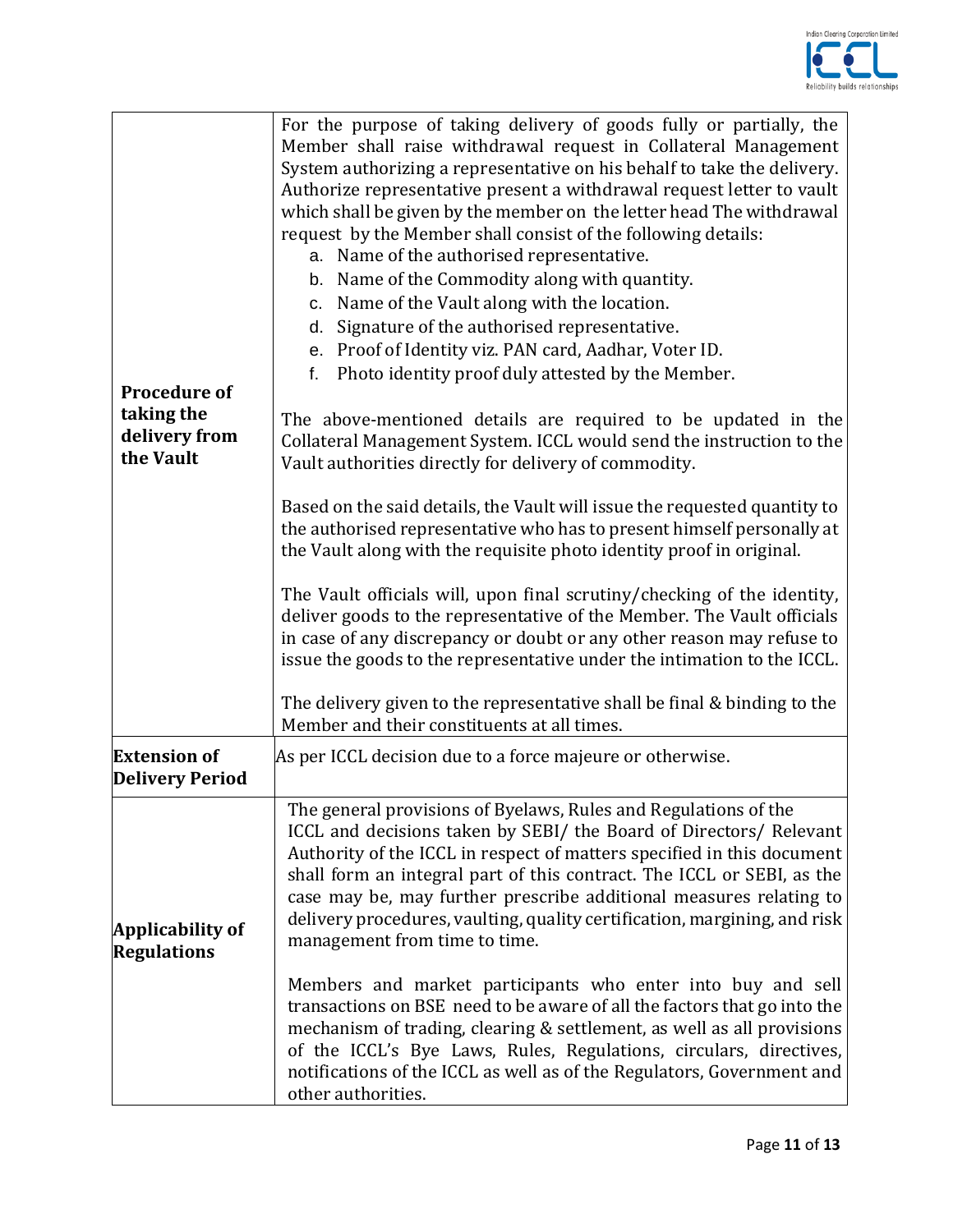

It is the sole obligation and responsibility of the Members and market participants to ensure that apart from the approved quality standards stipulated by the BSE/ICCL, the commodity deposited / traded / delivered through the Approved warehouses/Vaults of ICCL is in due compliance with the applicable regulations laid down by authorities like BIS, Orders under Packaging and Labelling etc., as also other State/Central laws and authorities issuing such regulations in this behalf from time to time, including but not limited to compliance of provisions and rates relating to GST, APMC Tax, Mandi Tax, LBT, octroi, stamp duty, etc. as may become due & payable under any law, rules or regulations, applicable from time to time on the underlying commodity of any contract offered for deposit / trading / delivery and that BSE/ ICCL shall not be responsible or liable on account of any noncompliance thereof.

All the Sellers giving delivery of goods and all the buyers taking delivery of goods shall have the necessary GST Registration as required under the Goods & Service Tax (GST) Act applicable to the jurisdiction of the delivery centers and obtain other necessary licenses, if any.

In respect of all contracts executed by the Members on BSE, it shall be the responsibility of the respective members to pay all applicable statutory fee, stamp duty, taxes and levies in respect of all deliveries as well as futures contracts directly to the concerned Central/State/Local Government Departments and the BSE/ICCL shall not be held liable or accountable or responsible on account of any non-compliance thereof.

The buyer shall have to lodge their claim against quality and/or quantity of goods/ delivery allocated to them while retaining disputed goods in the designated vault itself (without lifting them out of the vault), if any, within 48 hours from the date of scheduled pay out of the ICCL and failing which, no claim shall be entertained by the ICCL thereafter.

The ICCL is not responsible and shall not be held liable or accountable or responsible for value of the goods/stock of the commodities stored/lying in ICCL designated warehouse/s, vault and which is fully/partially confiscated / seized by any local or statutory or any other authority for any reason whatsoever or for any deterioration in quality of the goods stored due to above reason or which have passed the Final Expiry date and continue to remain in the ICCL accredited warehouse. The decision of the ICCL shall be final and binding to all Members and their constituents in this regard. (The interpretation or clarification given by the ICCL on any terms of this delivery and